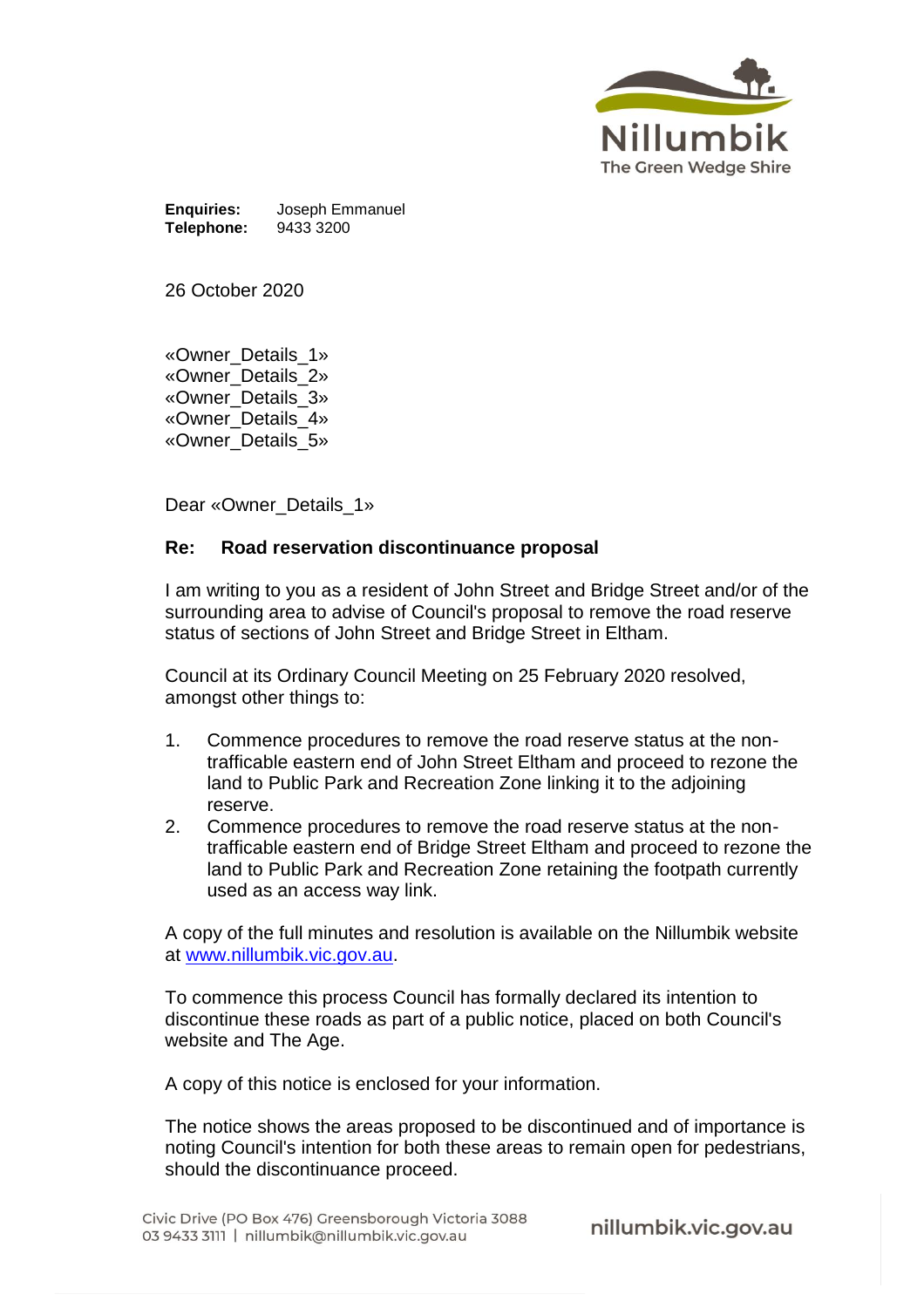

As part of the proposal Council is inviting submissions under section 223 of the Act and additionally you may request in the submission that you wish to appear in person, or to be represented by a person specified in the submission, at a meeting to be heard in support of the submission. Please note, that with current COVID-19 restrictions all Council meetings are being conducted virtually.

At this stage, a date for submissions to be heard has not been scheduled, however those expressing an interest to be heard by Council will be contacted and advised in advance of the proposed date.

Submissions should be addressed to the Chief Executive Officer and must be received by 24 November 2020 either by email to [nillumbik@nillumbik.vic.gov.au](mailto:nillumbik@nillumbik.vic.gov.au) or by post to PO Box 476, Greensborough 3088.

Should you require further information with respect to this letter please contact Joseph Emmanuel, Manager Infrastructure on 9433 3200.

Yours sincerely

**Hjalmar Philipp Director Operations & Infrastructure**

nillumbik.vic.gov.au